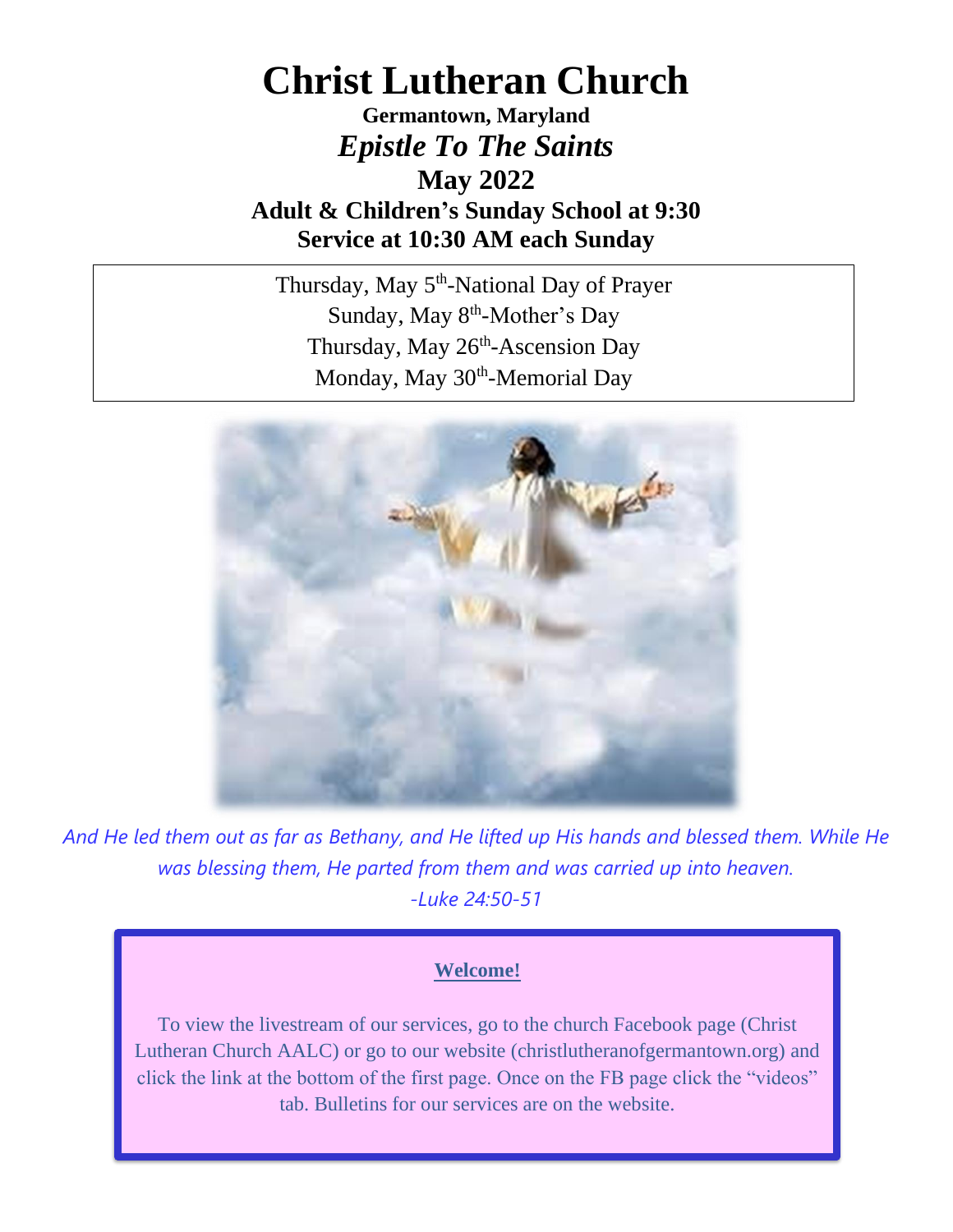### *Volume 46. No. 4 EPISTLE TO THE SAINTS*

#### *PRAYER AND PRAISE*

**AUDREY STAPF:** Lord, we ask that you heal Audrey and let her feel your peace.

**NANCY GREGORY:** Father, we ask you to be with Nancy and help her to feel comfort and peace, as well as Your love.

**PASTOR CURTIS LEINS:** Father, we thank you for Pastor Leins. We pray that you will keep him in your care and bless his work in Your name.

**TRACI MCNALLY:** Father, bless Traci with comfort and healing as she undergoes her cancer treatments.

**PASTOR NIGEL BROWN:** Lord, bless Pastor Nigel as he begins his ministry at Hope Lutheran Church in Hampton, VA.

**PASTOR SCOTT YOUNT:** Lord we ask that you bless Pastor Yount and his wife, Lena, as they faithfully serve you and spread the word of the Lord.

**FOR OUR CONGREGATION:** Father, we ask your merciful goodness in providing us with the wisdom, discernment and courage to do Your will.

**FOR OUR CHILDREN:** Lord, keep each of them strong in You each day. Protect them and guide them in the plan that You have for each of them.

**FOR OUR PASTORS:** By the power and presence of the Holy Spirit, please uphold and help them stand firm in the truth of Your gracious word.

**FOR THOSE SERVING AWAY FROM HOME:** Father, please guide them in Your mercy and bless them with the fullness of Your love.



**May Birthdays st -Christopher Clarke th -Susan Shriver th -Charlotte Gray th -AJ Perini rd -Maggie Vallarino th -Carol Bartels**

Like us on Facebook. Christ Lutheran Church AALC Pastor McNally has our Facebook page looking great! Lots of wonderful information about our church, congregation, and news. Every week the service's video is posted. AWESOME!



### christlutheranofgermantown.org

We encourage you to provide Jeane with your comments and things that you think would add additional value to the site.



#### **May Baptisms**

**th -Bruce Gladhill th -Maggie Vallarino th -Chris Clarke th -Jessica Clarke st -Rebekah Stapf**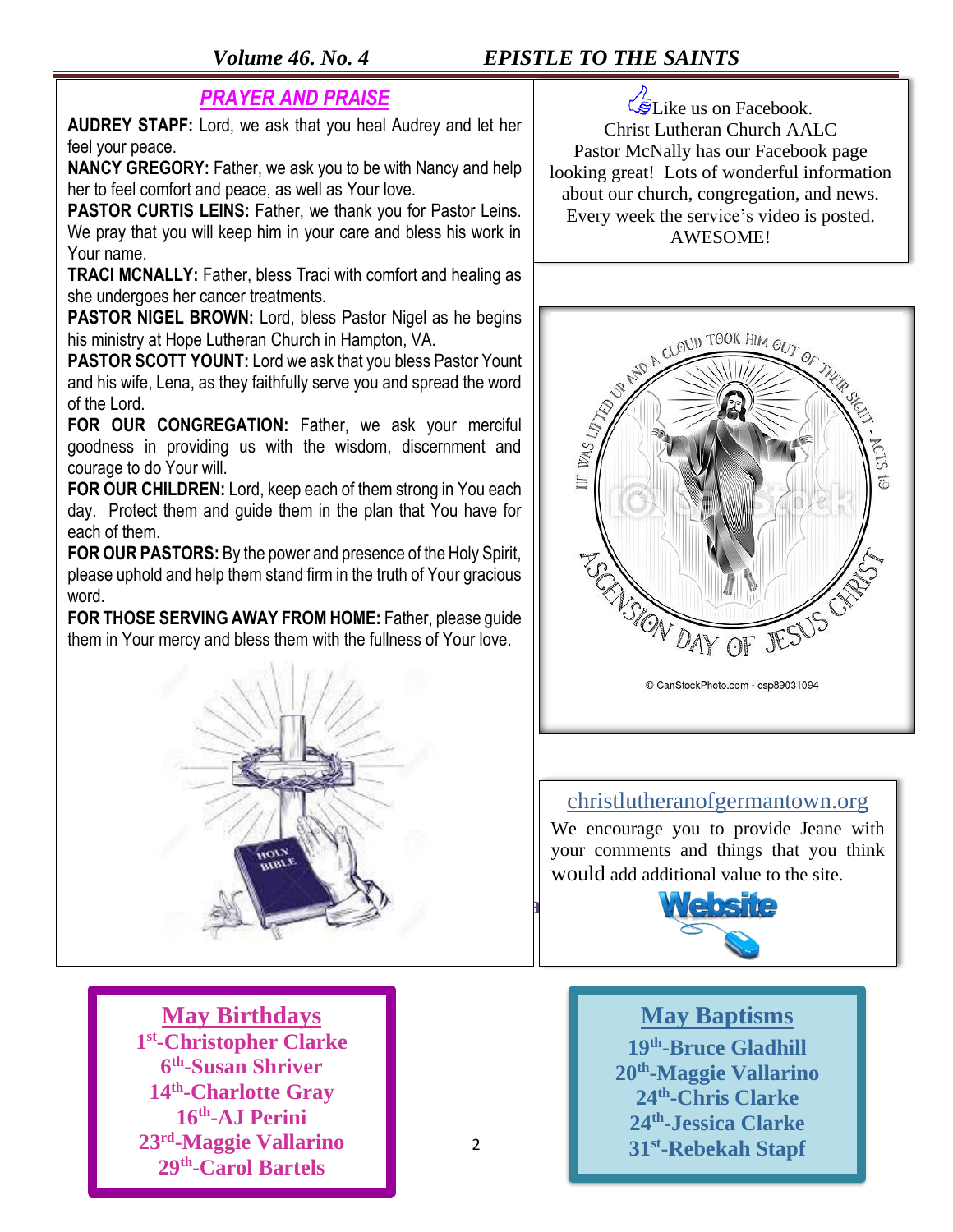

In the beginning of 2021, we started off the year with a "Non-traditional" Baby Shower for CareNet of Frederick. The community was notified on Social Media and we collected/donated items as a church body for expecting, new mothers and mothers in need. Clothes, formula, diapers, wipes, baby baths and more, adorned the vestibule and hallway with an abundance amount of baby items. The community received this "Baby Shower" very well and look forward to us "showering" CareNet again this year. This event will take place during the Baby Bottle Campaign that runs from Mother's Day until Fathers Day (May 8-June 19).

The children participated in the Baby Bottle Campaign for CareNet in 2021. They were asked to help do extra chores in exchange for coins to help fill their baby bottles. The kids did FANTASTIC and will be participating again this year!

If you have any questions, please feel free to call, text or talk to me at church. Thank you!

*Sarah Shriver 301-676-7052*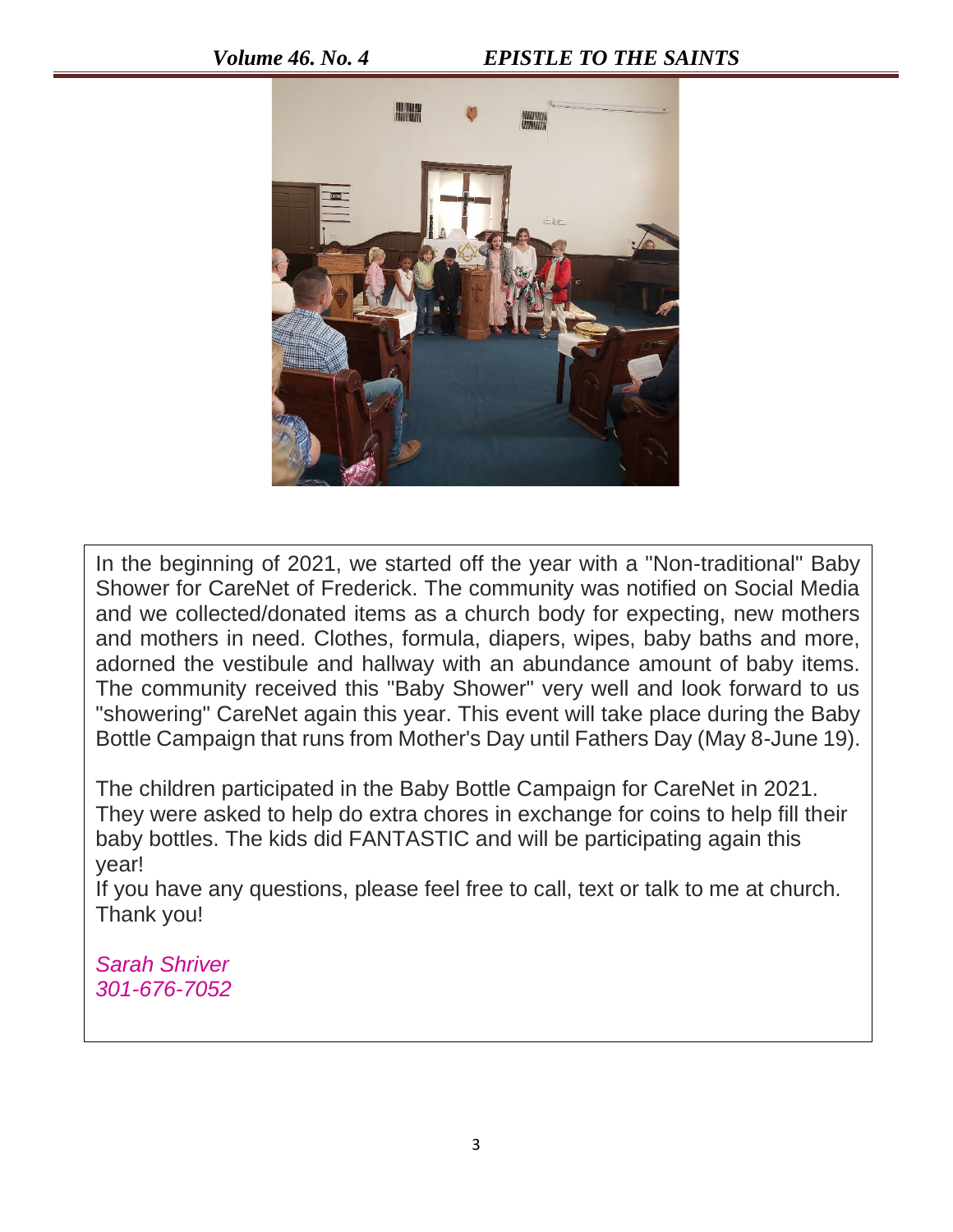Name:

Date:  $\rule{1em}{0.15mm}$ 

# Ascension word search

Κ C H В Q А Т S O C Ε Т N Ε P O O D Υ S W Ν Κ Z S J С F Z P G J W F A L н ٧ Q D Υ U Κ ٧ В А А  $\mathsf{l}$ н O L Υ S P I R  $\mathsf{I}$ Τ U U н Т Н N Υ o W W U P Κ С D W R т ٧ L G Κ х ٧ Ε Κ м D G P I Q N Ε н O С O R E S Н W Z D 0 P Κ R F Β R R ٧ J Ν M J н Н N А Z C  $\overline{1}$ P 0 N Ε Χ J D Y A U N U D F P P H N H J А Q P F R R F Ν L Κ Ε D А ۷ х U N Х W H А P o N н R O U R N L ٧ ٧ Κ F  $\mathbf{I}$ Х N L W W Z Q H S G O N Т н Ε Т Υ E P R н C R H C F Η J  $\mathsf{I}$ J O Υ M W U н G C Т Τ S Н S Ε N J G N  $\mathsf{I}$ D Y А D D Ε W н S А I I Ε R N B Κ J o H W R Ε Β U N W M Κ А H P U Q R А Ε Ε P Z P S C R W Ε U ۷ I  $\mathbf{I}$ А А N Т Т R O U M N C c J В I А U ٧ N W L I н Ε В А P Т  $\mathbf{I}$ S м Ο А S S Υ E E T G м ٧ U м R F I L Ο J Q А А O В  $\mathsf{I}$ N  $\mathbf{I}$ F А Ε Q ٧ Η Β Ν Χ N N H А P L L Q Χ F E L ٧ I A B O В т Z  $\mathsf I$ Τ  $\overline{\phantom{a}}$ Β Ν R F С Χ O C  $\mathbf{I}$ х 0 W N G Κ W O  $\mathsf{I}$ P С F R S Q X M  $\mathbf{I}$ н Ε Y Κ J Q T А G н W м N  $\mathbf{I}$ O F А т н Ε R В м Q ٧ А S L W Κ Z o o C L А Q м G ٧ Q U Κ I  $\mathsf{I}$ Z Ο P х D Ε W  $\mathsf{I}$ 0 0 D U А А ۷ N Ε S Ε S R D C Ε N P R Т А Т Ε Ε J Т S G А G F U F Ε E Ε ٧ Z Х Κ х Y U Υ S P Χ J O ٧ А В M P м  $\mathbf{I}$ Κ м ٧ R м Κ L Х м С N Κ С S F Q U M ۷ R Χ Z Q N F Т т W P G W G J W т F W U P Ν Ε U F Ε Χ Х D н B C С H G S S D т F U J J N F 0 ۷ W Y H L Κ U w

| pentecost    | crucifixion | lent        | ash wednesday |
|--------------|-------------|-------------|---------------|
| mass         | apostle     | sacrament   | baptism       |
| confirmation | faith       | father      | heaven        |
| church       | jesus       | corinthians | holy spirit   |
| paul         | disciple    | ascention   | easter        |